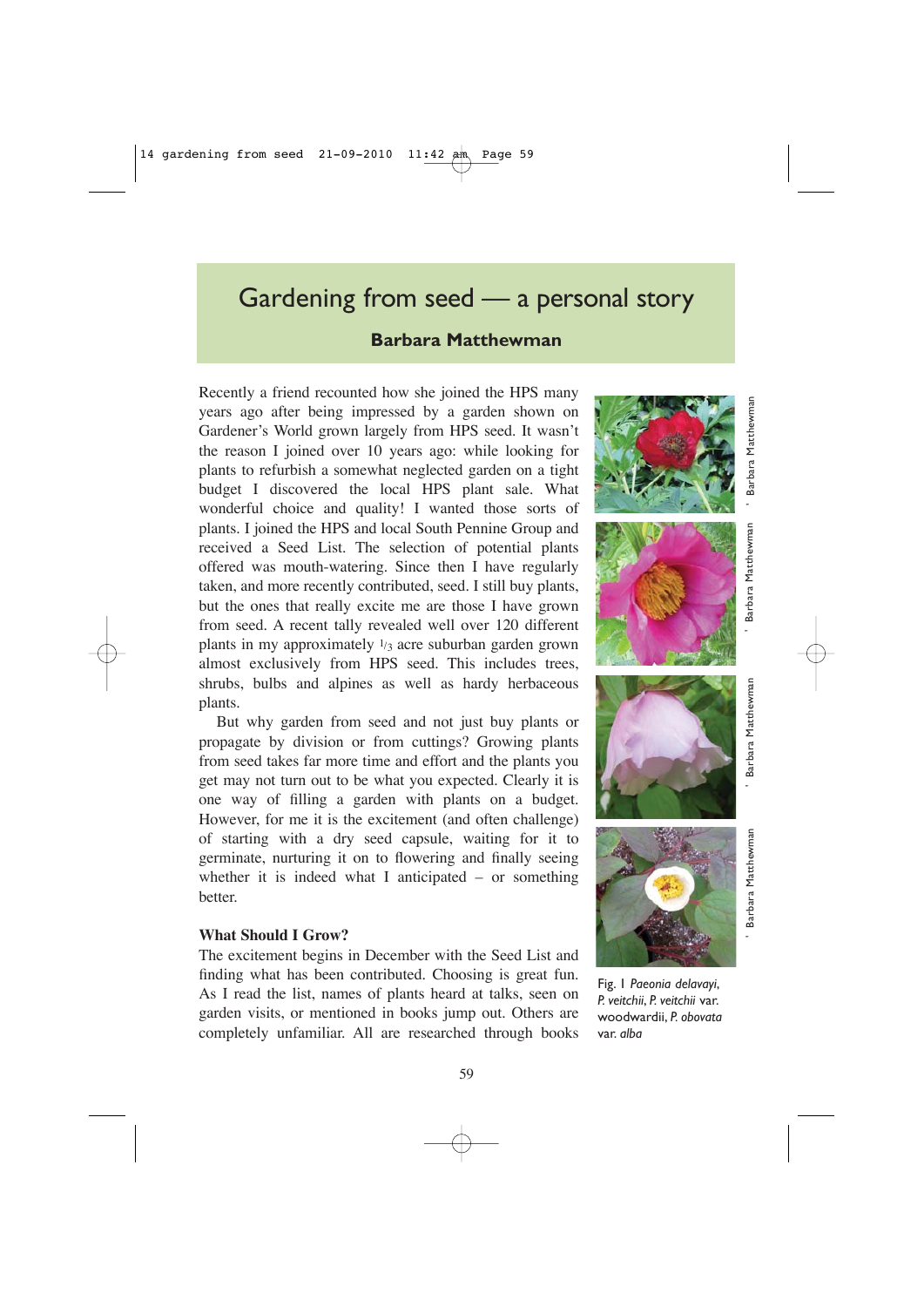Barbara Matthewmar



Fig. 2 One needs a bit of space.

and the internet with regard to colour, flower, growing conditions and propagation. I use the *RHS Encyclopedia of Garden Plants* and *Encyclopedia of Perennials*, and Phillips and Rix's *Perennials*, as well as monographs from the HPS, Plant Heritage and Timber Press on individual plant groups.

I get crazes for certain plants, such as irises, lilies, primulas, geums, and paeonies (fig. 1) and explore them through the seed list. I imagine the seeds I will receive developing into a plant

with feathery, leathery, rough, smooth, grey, dark, light, or acid-green foliage and see it producing abundant beautiful, interesting or colourful flowers. It's what dreams are made of. Looking back at old lists I seem to have started ambitiously. I find I marked *cercis*, *cotinus*, *daphne*, *eremurus* and *kalmia* among others. I still have the cotinus. After many years it is about 10cm tall. These days, however, half the seed I choose is less challenging to germinate and likely to reach maturity slightly quicker. Experience has also taught me which types of plants are easier to grow. For instance peonies, though slow to germinate, seem easy, as are primulas, roscoeas and erythroniums.

### **What Do I Need?**

What then does one need to garden from seed? In hardware terms, one needs a bit of space. I have a lot of space outside my back door (fig. 2). This enables me to grow plants that take a long time to germinate and flower: peonies, lilies, irises, erythroniums, trilliums, trees and shrubs (figs  $3 \& 4$ ). It also means that I grow more than is sensible. So a lot of space is not necessarily good. I do not have a greenhouse, nor do I use a cold frame. Everything is grown 'hard', i.e. out in the open, in all

' Barbara Matthewman ' Barbara Matthewman ' Barbara Matthewman ' Barbara Matthewman ' Barbara Matthewman Barbara Matthewman



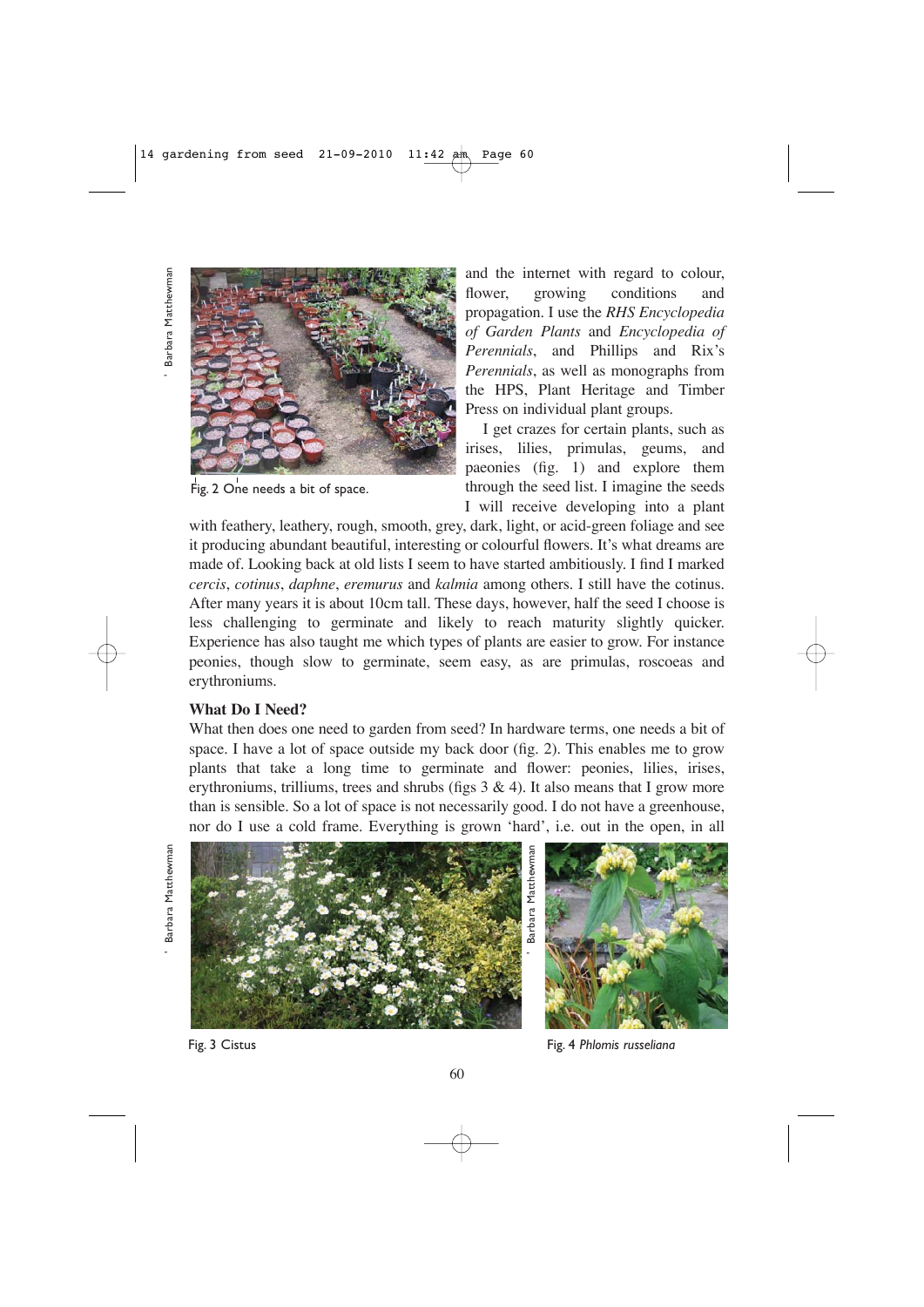weathers. One needs pots and compost. I recycle pots from friends who have bought plants from plant sales, garden centres and nurseries. They are delighted to get rid of them. Compost on the other hand is a very personal thing. Most people who grow plants from seed or cuttings have their own special mix. That is something that develops with time and experience, and should not worry a beginner. My personal mix, for what it's worth, comprises 5 units by volume of peat-free compost, 3 units of John Innes seed compost and a generous unit of grit. Again my idiosyncrasy is first to line the base of my pot with a piece of newspaper to prevent grit and soil escaping followed by a layer of grit to stabilise the pot and prevent the roots as they grow down from getting waterlogged and rotting. Then comes compost, seed, and a layer of grit on top of the seed to try to reduce the problem of moss, especially on plants that take forever to germinate. Finally I have started covering the pots with plastic mesh to prevent the local wild life from digging or upturning them.

Pricking out seedlings is another matter and I am still learning. I use the same compost mix and add slow release fertiliser. The real challenge is to catch the seedlings at the right stage. I have been told to transplant when the seed leaves are well developed and the first true leaf has appeared. I always leave it too long hoping for a few more to germinate. As a result I sometimes lose quite a few seedlings!

However, to grow plants from seed successfully, some software is also essential. First of these is patience. Gardening from seed is not instant gardening. Most hardy perennial seed will not appear for at least a couple of months and many for two, three, even four years. Similarly with flowering. Trilliums (fig. 5) will need at least 5–6 years. But there are lots of exciting plants that are much quicker – *Agastache foeniculum* with its anise-scented leaves, *Papaver ruprifragum*, *Meconopsis cambrica* ex Frances Perry, *Geum coccineum* (fig. 6), *Lychnis alpina* and *L. chalcedonica* (fig. 7), violas, *Geranium psilostemon*, GG *wallichianum* and *nodosum*. The list goes on.

Second is a willingness to learn from books, people and experience. For instance, when should I sow my seed? Books will tell me. They will also tell me where the





' Barbara Matthewman

Barbara Matthewmar

Fig. 5 Trilliums Fig. 6 *Geum coccineum*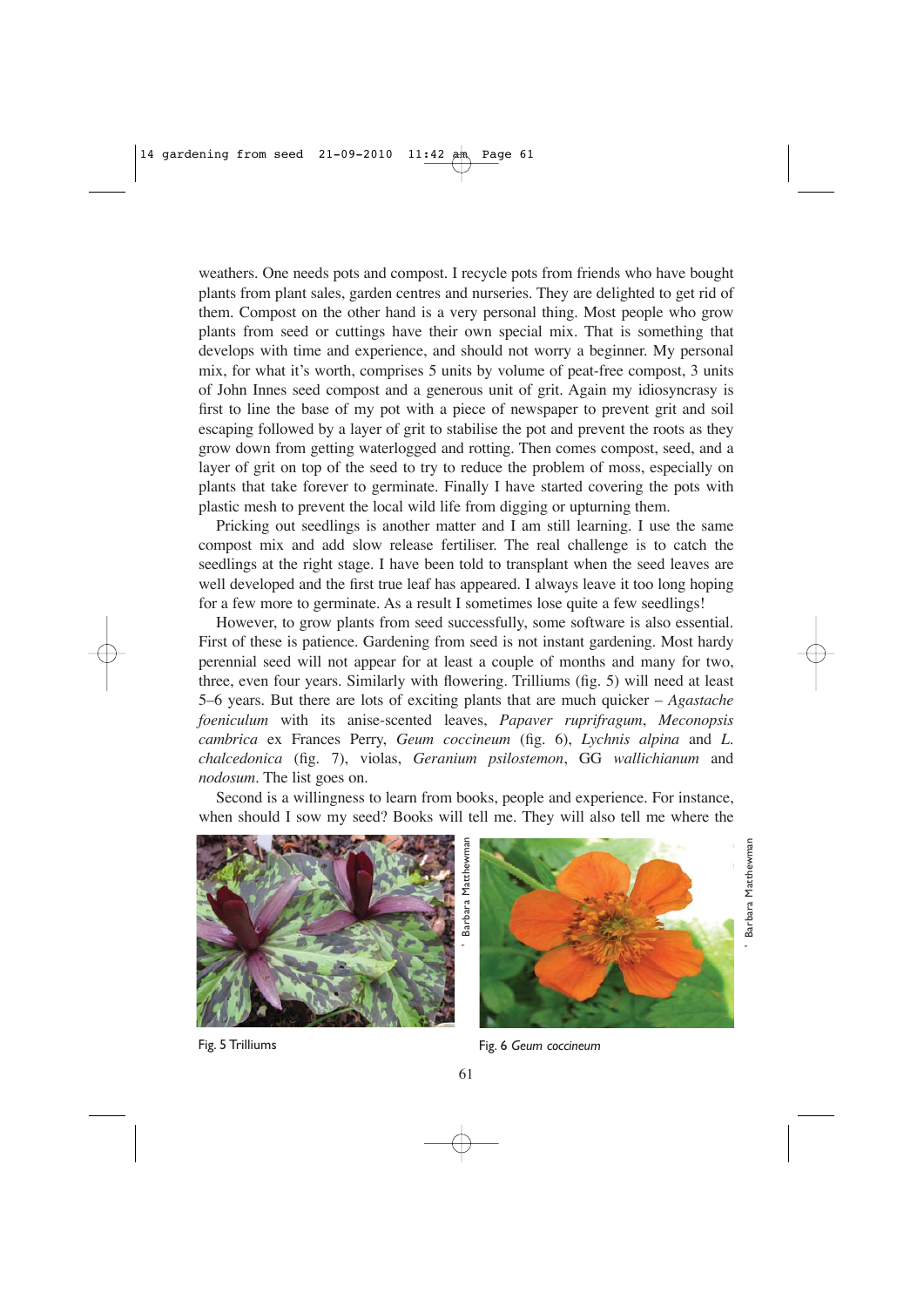' Barbara Matthewman Barbara Matthewmar



plant originates from, which can give a clue. Plants from alpine regions will probably need to be exposed to frost and cold and need to be sown in the winter, those from more southerly regions in late March/April. Recently a seed-growing friend mentioned keeping *Aconitum* seed received in January/February in the fridge until the following autumn. In my experience many hardy perennials do seem to germinate better from an autumn sowing. Being systematic is also an advantage. As germination periods vary I keep pots in date order and try to ensure they are properly labelled.

Fig. 7 *Geranium pratense* Striatum , *G. psilostemon* and *Lychnis chalcedonica*

Finally, one needs a certain degree of optimism to deal with disappointments, such

as the failure of seed of longed-for plants to germinate, the destruction of prized seedlings by marauding slugs, snails or other wildlife, losses due to over- or underwatering or the weather, the failure of plants to survive inexpert potting up or transplanting, or to thrive when planted out…

## **Why Grow from Seed?**

Since gardening from seed involves more time and effort than buying plants from plant sales, specialist nurseries or garden centres, what advantages does it have? The most obvious one is cost. 'Production' costs are minimal and a sowing usually produces more than one plant. This allows group planting for a fuller effect (fig. 7), which would be too expensive for me if bought as mature plants. Some of my plantings are experimental. A gardening friend once told me to put one plant where experts said it would grow, one where I thought it might grow and one where I

Barbara Matthewman ' Barbara Matthewman





Fig. 8 *Agapanthus* Fig. 9 Asiatic primula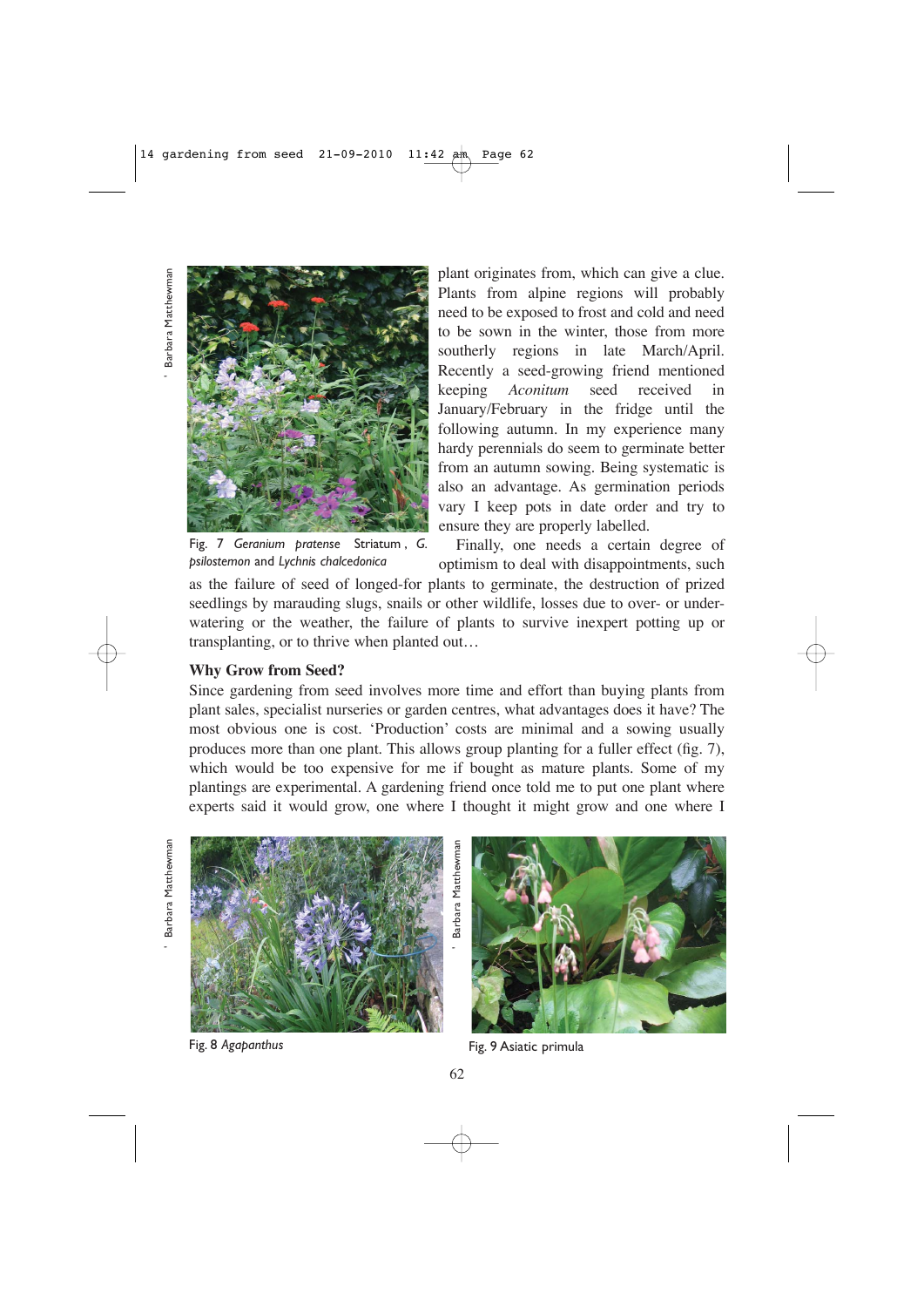wanted it to grow. Growing from seed generally gives me enough plants to do just that. Then, probably like many others, I have lost plants either because of the weather (too dry, wet, hot, cold) or because I have planted them in the wrong place or left them too long in the pot before planting out. The loss of a plant I have grown from seed is a personal disappointment, but I can try again at minimal cost. It took me three attempts to establish *Lunaria rediviva*. The first two batches died in their pots from drought followed by over-watering. Then some perennials are not very perennial at all. My first planting of *Morina longifolia* disappeared without trace after the first flowering. However, the second batch has not just survived for a second year, one plant has now got two crowns – and I grow plants annually just in case. Growing from seed provides readily available replacement stock. And finally, surplus plants can either be welcome gifts or sold at plant fairs.

The second, and for me greater, advantage is the selection of plants. The various growing conditions in my garden (semi-woodland, dry shade, rockery,

shrub border, herbaceous border) require a wide range of plants and I am constantly experimenting. The areas under my trees are particularly challenging, but I can be more relaxed about trying out plants grown from seed in these conditions. These areas are now underplanted with thalictrums, aquilegias, hellebores, dracocephalums, campanulas, *Geranium nodosum*, erythroniums and *Fritillaria meleagris*, all grown from HPS seed. I also love paeonies and hanker for unusual bulbs: erythroniums, trilliums, lilies, *Paradisea lusitanica* and *Agapanthus* (fig. 8). But I cannot guarantee the right growing conditions and would not risk losing a costly bought collection. However, growing from seed allows me to experiment.

I always take the Distributor's Mix offered in the seed distribution for the thrill of the unexpected. It introduces plants I would never have dreamt of growing. Some I still would not dream of growing but others have been fantastic, such as a lovely pale salmon Asiatic primula (fig. 9) or just curious, such as an arisaema. This approach does have its problems. There are plants I would not be without that I have been unable to identify, or that I know are campanulas, primulas or dieramas (fig. 10), but not exactly which one.. The thrill of the unexpected also makes me occasionally take seed offered from cultivars that are unlikely to come true from



Fig. 10 *Dierama*



Fig. 11 *Meconopsis cambrica* Frances Perry

' Barbara Matthewman

Barbara Matthewmar

' Barbara Matthewman

Barbara Matthewmar